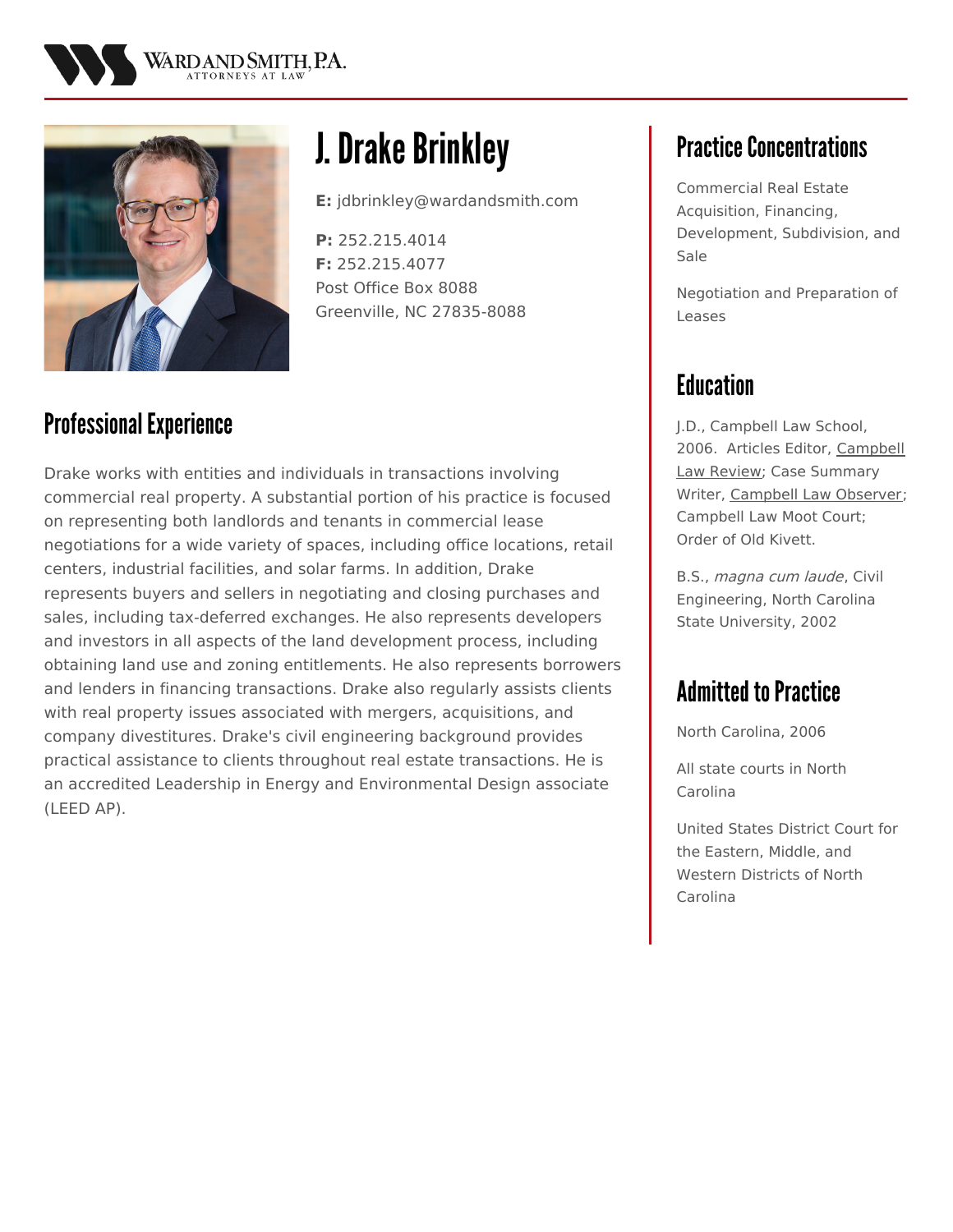

J. Drake Brinklev

#### Honors and Distinctions\*

"The Best Lawyers in America," Best Lawyers<sup>®</sup>, 2020-2022

"Rising Star," North Carolina Super Lawyers, 2011



#### **Representative Experience**

Representation of an international company in the sale of approximately 25,000 acres and related improvements with a value of approximately \$240 million

Representation of an investor in the sale of a multi-family property with a value of approximately \$20 million, and utilizing a 1031 exchange to purchase a multi-family property with a similar value

Representation of a developer in a multi-parcel assemblage for development of a large-scale, multi-tenant shopping center

Representation of an operating company in a three-party transaction, which included a governmental entity, involving a simultaneous land exchange to obtain site for expansion

Representation of an anchor office tenant in lease negotiations for premises located in a to-be-constructed building

Representation of a manufacturer in a sale-leaseback transaction involving a long term triple net lease associated with a 10+ acre site and related improvements

Representation of a multi-campus private school in multiple lease negotiations for sites in retail shopping centers throughout North Carolina

Representation of real estate investors on 1031 exchange planning and transactions

Representation of a cellular service provider in multiple counties to obtain special use permits for the installation of cellular towers

#### Professional and Community Affiliations

Greenville ENC Alliance (secretary)

Greenville-Pitt County Chamber of Commerce (Leadership Greenville Alumnus, Class of 2015)

North Carolina Bar Association — Sections: Business Law; Real Property Law